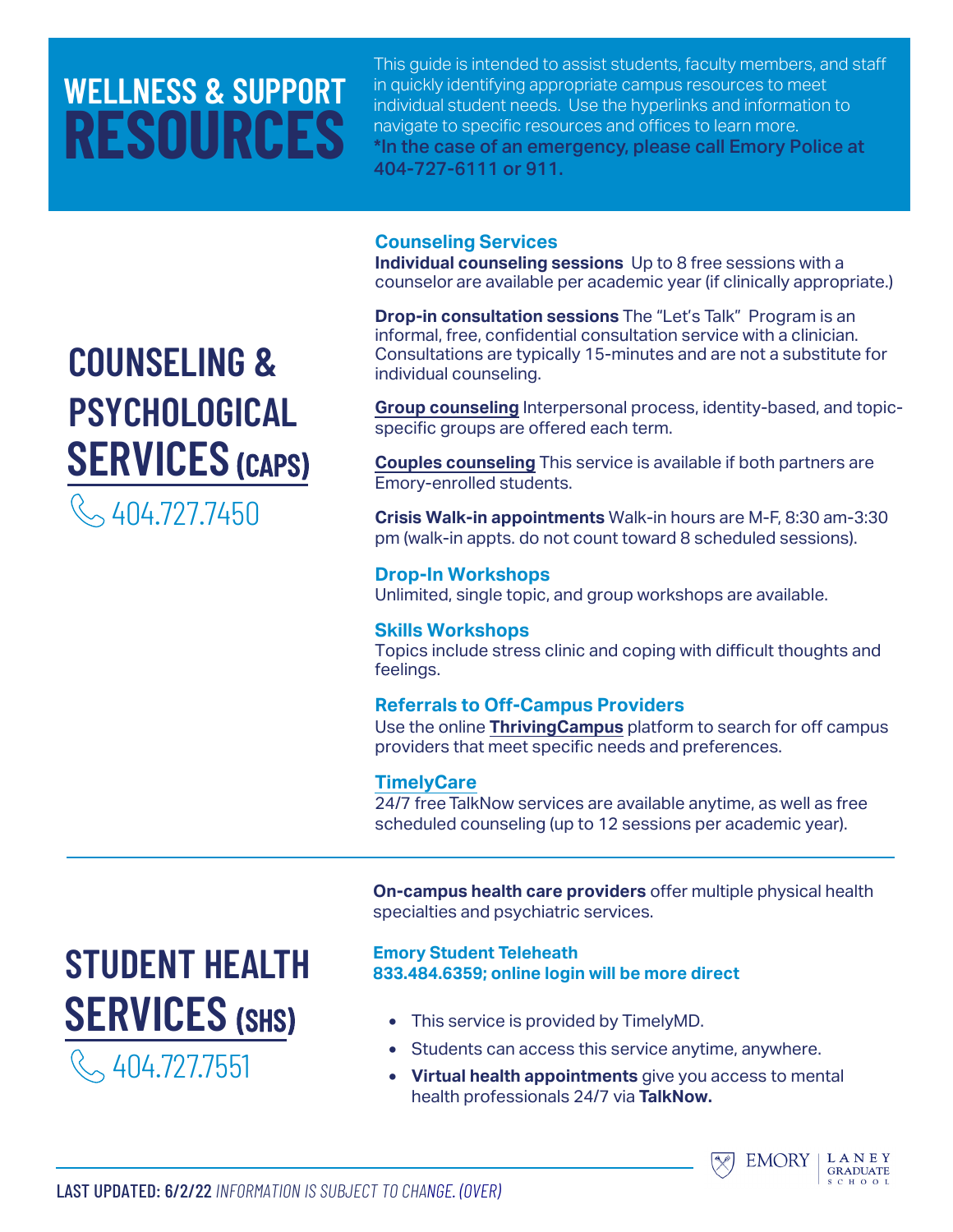### **WELLNESS & SUPPORT RESOURCES**

### **STUDENT CASE [MANAGEMENT](http://success.emory.edu/) & INTERVENTION SERVICES (SCMIS)**

404.727.4193

#### **[Student Intervention Services](http://success.emory.edu/services/sis.html) 404.430.1120**

**To receive immediate help for a student in distress,** faculty, staff, and students can speak to a clinical social worker 24/7 by calling 404.430.1120.

To request a consultation for students **needing assistance related to any concern**, faculty, staff, and students can email sisteam@emory.edu, or submit a student of concern form. Emails and [forms will require time for routing](https://emory-advocate.symplicity.com/care_report/index.php/pid333581?) and response. LGS faculty, staff, and students can reach out to the student affairs team at [lgs.studentaffairs@em](jcason2@emory.edu)ory.edu.

### **[Food Pantry](http://campuslife.emory.edu/resources/financial.html)**

SCMIS Eagle Food Co-op has partnered with Bread Coffeehouse to offer a food pantry and hygiene items free of charge to all Emory students.

Fill out an [appointment](https://docs.google.com/forms/d/e/1FAIpQLSdQW72OqDyCctTq87HmSC_atl-sRs26DaWqp06AS32KB4JZzw/viewform) and dietary restrictions form 24 hours ahead of the desired pick-up time. For questions, contact Co-op [Coordinator, Kierra Adams](mailto:kierra@breadcoffeehouse.org): kierra@ [breadcoffeehouse.org or](mailto:eaglefoodcoop@breadcoffeehouse.org) eaglefoodcoop@breadcoffeehouse.org.

### **[Food Security Safeguard Program](https://dining.emory.edu/resources/FSSP.html)**

The Food Security Safeguard Program (FSSP) in partnership with SCMIS is designed to assist any student with immediate food security needs on the Atlanta campus.

Fill out an [FSSP request](https://www.onecard.emory.edu/ecard/FSSP/) form to receive three meal swipes at Dobbs Common Table.

### **OMBUDS [OFFICE](https://ombuds.emory.edu/)**  404.727.1531

**Assistance navigating interpersonal conflicts** including improprieties or unfairness are offered, as well as guidance on University policies and procedures.

**Informal mediation** through facilitated discussions for individuals experiencing interpersonal issues are provided.

# **BIAS INCIDENT [REPORTING](http://campuslife.emory.edu/about/initiatives/programs/bias.html)**

**Report language or action that demonstrates** bias against one's protected characteristics. Bias incidents include, but are not limited to, name-calling, stereotyping, belittling, or excluding others based on their identity. Some, but not all, bias incidents may rise to the level of discriminatory harassment, sexual misconduct, or other violations of policy or law.